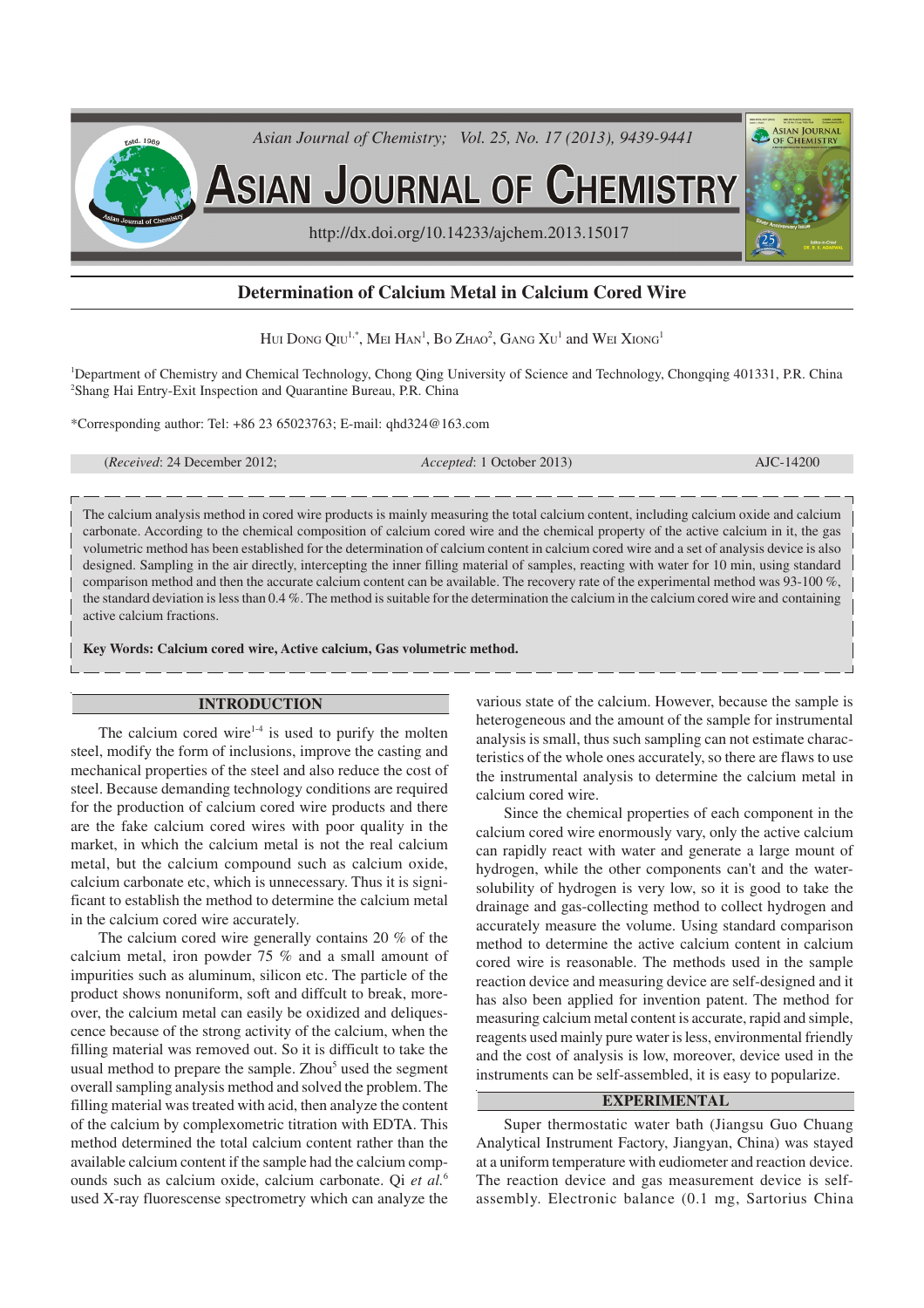Company Limited, Beijing, China) is used for weighing the sample quality. The calcium (99.99 %) reacted with water to generate gas and took it as internal standard substance. Calcium cored wire samples are from the iron and steel enterprises (Shuicheng iron and steel Co., Ltd.).

**Principle:** The active calcium in calcium cored wire rapidly reacts with water at the room temperature and generates a large amount of hydrogen. And the drainage gas-collecting method is used to collect hydrogen and the volume is accurately determined. The standard comparison method is also used to detect the active calcium content in calcium cored wire.

**Method:** Fast and accurately weigh about internal powder sample from 5 cm long calcium cored wire, place it into a sample cup, fill the reaction device generator with water (saturated with hydrogen), screw plug, turn the piston of the eudiometer and connect the eudiometer with piston vent hole. Raise the leveling bottle (saturated with hydrogen), remove the air of the eudiometer. Put the reaction device into the super thermostatic water bath, turn the piston of eudiometer, connect the eudiometer with reaction device, maintain the consistent temperature of cooling water and tracheal interlayer water are same. The fixing ring of the sample cup is dipped in water. Gently shake the reaction device, which makes the sample and water react fully, once every two minutes. After 10 min, the reaction is finished, check final reading again after 5 min. If the two readings are same, which refer to the final volume reading of producing hydrogen. At the same time, take a certain amount of calcium particle with high purity (consistent with the gas volume of the samples produced), apply the same method to do experiment. Use standard comparison method to calculate the calcium metal content in calcium cored wire.

### **RESULTS AND DISCUSSION**

**Design of the experimental device:** According to the experimental method, design the sample reaction device, measuring device and sealing liquid device. Reaction device is mainly made up of a special explosion-proof glass reaction vessel, a built-in rubber ring seal cover which is to sealing reaction container, while the sealing cover has the controllable injection rod, the bottom of which is rounded and can control the sample cup, put the reaction device into the super thermostat water bath in reaction, the resulting gas is up from the exhaust port of the sealing cover and then pass into the measurement device by the hose.

Measurement device is a double thermostatic eudiometer, the outer layer consists of super thermostat water bath in which the circulating water flows to keep the temperature and the wall of the inner one can read the gas volume (minimum scale interval is 2 mL) and quality scale of the calcium. The top of the thermostatic eudiometer is controlled by two-way valve which is to adjust the sealing liquid level and to keep the pressure of inner layer and outer one same. The zero marking is in the upper of the eudiometer, the bottom is the sealing fluid outlet.

The sealing liquid device is the storage bottle which contains large amounts of the sealing liquid discharged by eudiometer. When the experiment is done, readjust level position of the sealing liquid and close the spring clip of over-

flow. The sealing liquid is then pumped into the leveling bottle by the micropump and is injected into the eudiometer to adjust liquid level. The experimental device is given by Fig. 1.



Fig. 1. Schematic diagram of experimental device

The reaction device designed in the experiment has a controllable injection rod which can control the rate of the reaction between sample and solution. And it has a good ability of sealing. The double-layer structure make the eudiometer maintain the temperature well, eliminate the influence on the volume of the gas from the environment. The sealing liquid can eliminate the reverse force of the gas volume with an overflow discharge liquid device of leveling bottle bottom and ensure the measurement accuracy of the gas volume.

**Effects of sampling method and storage time:** Because the chemical activity of the calcium is strong, the exposure to the air may produce oxidation and deliquescence. According to the reference<sup>7,8</sup>, the experiment adopts the sectional integral sampling analysis. Moreover, investigate the determination results of sampling methods between the glove box sampling in the protection of nitrogen and direct sampling in the air. It is showed that the experimental result deviation between the two methods is less than 0.2 %. Because the outside of the active calcium has a large number of iron powder which can protect the calcium metal from oxidizing by the air. Directly sampling and then keep them in the plastic bag within 2 h. It can meet the basic requirements of chemical analysis.

**Effects of reaction time:** The reaction between the calcium having a high purity with water is very fast. However, in fact the reaction rate is slightly slow because the real samples of the calcium metal mix with iron powder. In order to ensure that the calcium metal in the real sample can react fully, the response of gas volume changes between 5-30 min have been discussed according to the experimental method.The experimental results are shown in Fig. 2.

The experiment results showed that calcium particle with high purity can react fully in 5 min and the calcium metal in calcium cored wire can react fully in 10 min. So the reaction time determined is 10 min. In order to prevent the hydrogen volume effecting from the exothermic reaction, read the gas volume and determine it as final volume after 5 min.